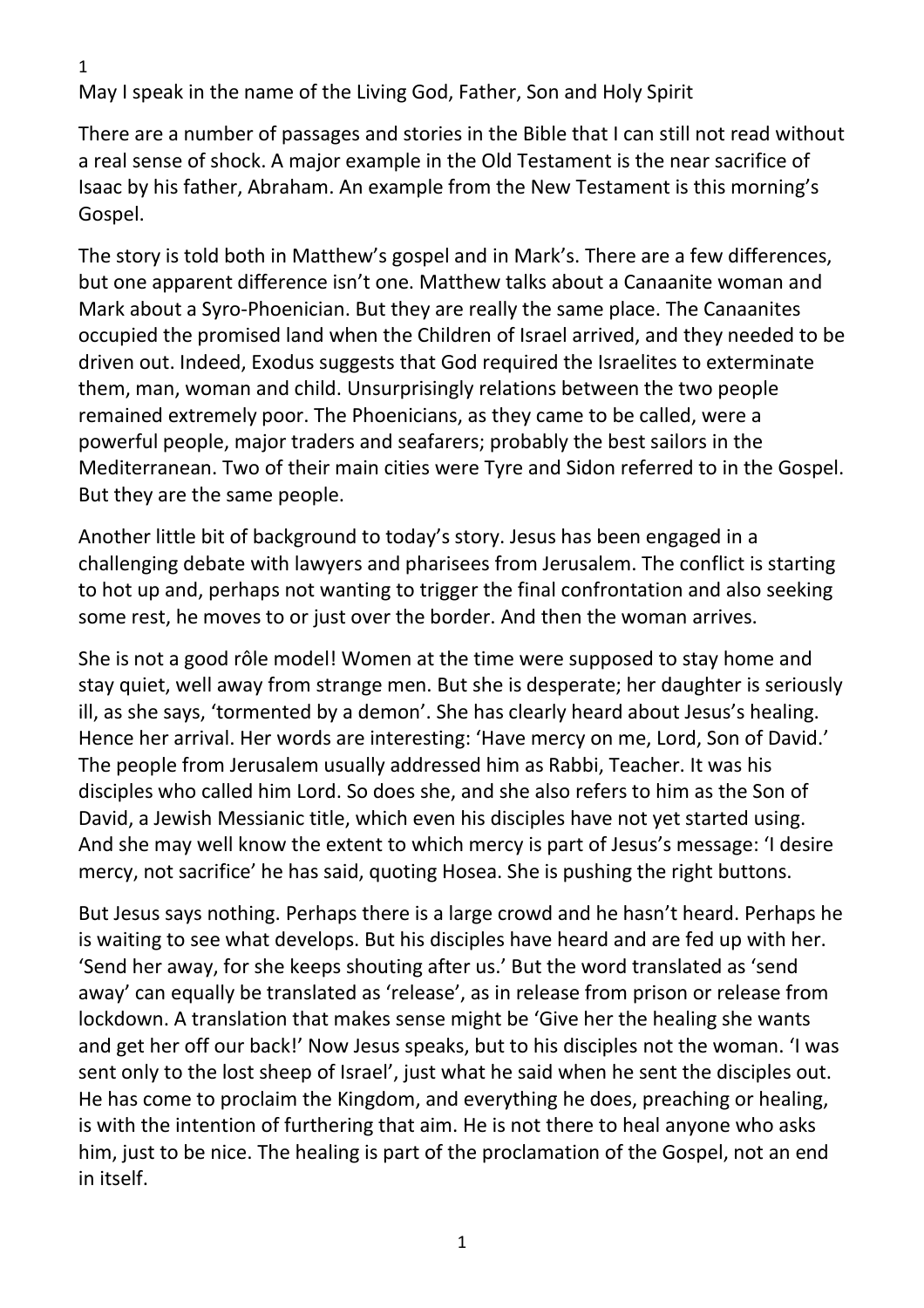2

But the woman breaks through the cordon sanitaire, throws herself at his feet, and again asks for his help.

This time he addresses her, and the words still have power to shock. 'It is not fair to take the children's food and throw it to the dogs.' Yes, the word for dog is not the usual Greek word, *kuon*, but *kunarion*, a little dog, a puppy. I don't think that makes it any better. The Jews did not like dogs, regarding them as violent, unclean, even if useful. 'Dog' was a regular form of abuse to describe gentiles, those of different faiths. Even if it is metaphorical, the statement is grossly, shockingly offensive.

## What is he doing?

Commentators have come up with a variety of suggestions. One is that he was totally exhausted, and caught with his compassion down, though he quickly recovers. Perhaps.

At the other extreme, perhaps he is being ironic, saying it with a twinkle, discerning the kind of person she is, hoping to elicit the response which actually comes.

But a third view, a middle way, one that I find myself coming round to, is that Jesus is testing her. He does this to people to see if they really mean what they are saying: the young man who wants to follow Jesus but first must bury his father, 'Let the dead bury the dead'; the rich young man who wants eternal life and is told to sell all that he has. The man who addresses him as 'Good teacher' and gets the reply 'Why do you call me good? No one is good but God alone.'

I think Jesus is testing her.

And of course, she passes with flying colours. It's not merely the humorous quickwittedness with which she turns Jesus's comment upside down. It is her clear understanding that, yes, the children, the children of Israel, must come first, but that God's generous grace is not in any way limited that earns her Christ's reply: 'Woman, great is your faith! Let it be done for you as you wish.' And her daughter was healed instantly.

Some have suggested that this encounter marks a change in Jesus's understanding of his mission in relation to the gentiles. I don't know, but as this morning's first reading from Isaiah makes clear, it is already Jewish teaching that the Gentiles will also be called. Certainly, though, John reports him as saying, 'I, when I am lifted up from the earth'—lifted up, of course in his glory on the cross,—'will draw all people to myself.' And at the end of Matthew's gospel comes the commission: 'Go therefore and make disciples of all nations, baptizing them in the name of the Father and of the Son and of the Holy Spirit.'

Finally, and briefly, what does it say to us, gathered virtually, in our present strange circumstances?